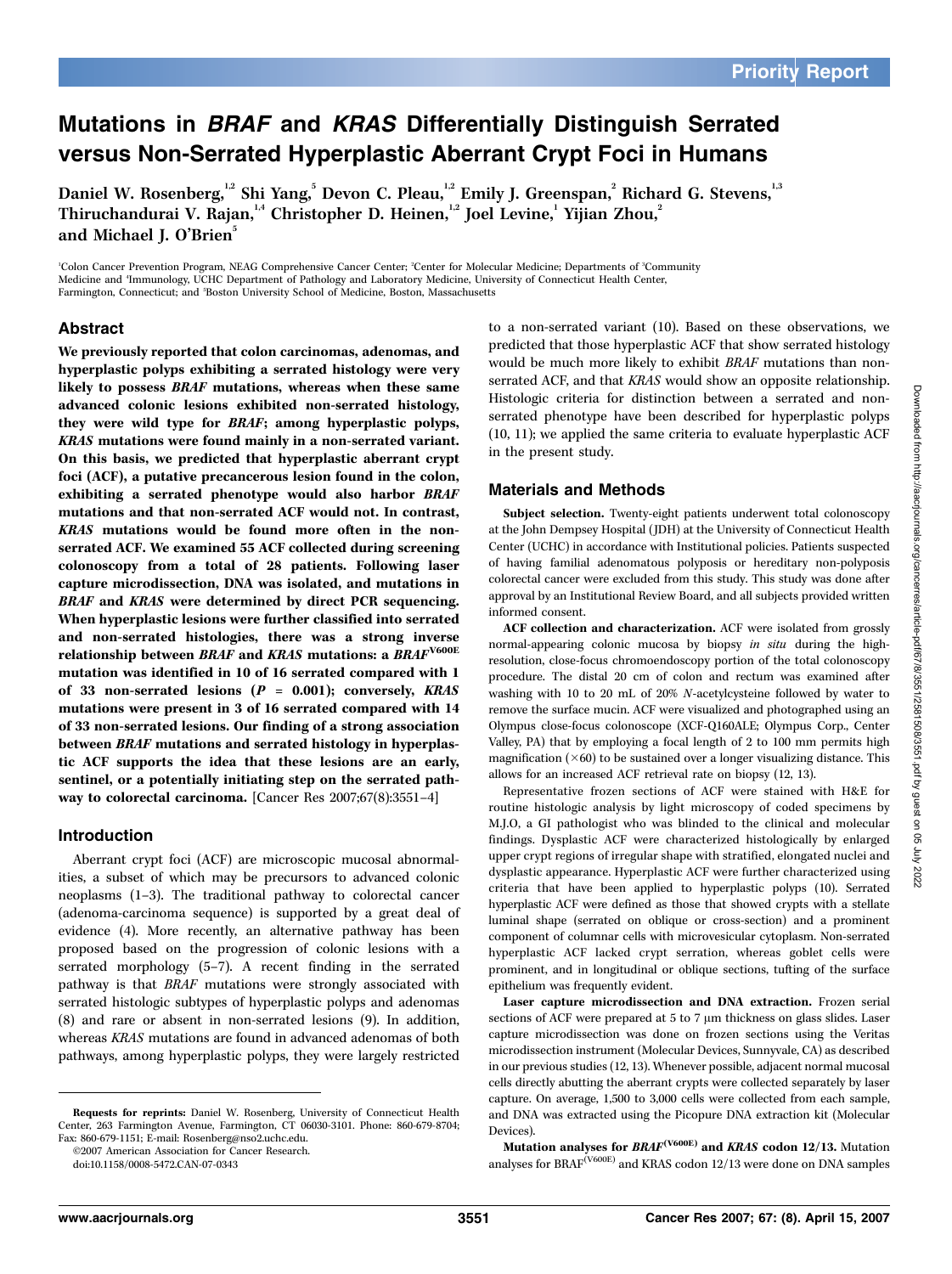as described in our previous studies (8, 10). Briefly, DNA (25 ng) samples were extracted from microdissected colorectal ACF tissues. A 189-bp fragment of the BRAF gene spanning codon 600 was amplified using the following primers: F, 5'-CCTAAACTCTTCATAATGCTTGCTC-3' and R, 5¶-CCACAAAATGGATCCAGACA-3¶. After gel electrophoresis to confirm the amplified product, the PCR product was enzymatically cleaned with 2 µL of EXO SAP-IT (U.S. Biochemical Corp., Cleveland, OH). A 2.5-µL aliquot of the product was sequenced using the forward primer with an ABI BigDye TerV3.1 Cycle Sequencing kit on an ABI 9700 thermocycler (Applied Biosystems, Inc., Foster City, CA). Fifteen microliters of ethanol-precipitated reaction product was sequenced by capillary electrophoresis with a 3100-avant Genetic Analyzer (Applied Biosystems). The data were analyzed using ABI DNA Sequencing Analysis Software 3.7. A positive control (sample with a known mutation at codon 600 from a human colon carcinoma) and a negative control (placental DNA; Sigma, St. Louis, MO) were included in each sequencing analysis.

Similarly, KRAS codon 12 and 13 mutations were also analyzed from an amplified 205-bp fragment that spanned codons 12 and 13 using the following primers: forward, 5'-GTACTGGTGGAGTATTTGAT-3' and reverse, 5¶-TCTATTGTTGGATCATATTC-3¶. The forward primer was used for the sequencing reaction. DNA with a mutation at codon 12 (SW480 cells) and a negative control (placental DNA; Sigma) were included in each sequencing analysis.



Figure 1. Histology of ACF. H&E-stained frozen sections of the three categories of ACF: non-serrated hyperplastic (A and B), serrated hyperplastic (C and D), and dysplastic ( $E$  and  $F$ ). A, cross-section through an enlarged circular or oval upper crypt of a KRAS-mutated, non-serrated hyperplastic ACF that exhibit numerous goblet cells (B, detail). C, cross-section through a BRAF-mutated, serrated ACF that shows an enlarged crypt with a stellate lumen (serrated on longitudinal section). D, detail of the component epithelial cells of the serrated ACF to consist of a mixture of goblet cells and columnar cells that have a microvesicular cytoplasm.  $E$  and  $F$ , section through the upper crypts of a dysplastic ACF to show enlarged irregularly shaped crypts that are lined by cells with mucus-depleted cytoplasm and nuclei that are stratified, elongated, and dysplastic in appearance.

# Table 1. Mutation frequency in hyperplastic and dysplastic ACF Genetic aberration Hyperplastic ACF Dysplastic ACF Non-serrated Serrated BRAF\*  $1/33$   $(3\%)^*$   $10/16$   $(62.5\%)^*$   $0/6$   $(0\%)$ KRAS<sup>†</sup> 14/33 (42%)<sup>†</sup> 3/16 (18.75%)<sup>†</sup> 1/6 (16.6%)

\* $P = 0.001 \; (\chi^2)$ .  $^{\dagger}P = 0.2.$ 

 $APC$  mutation status and  $\beta$ -catenin immunofluorescence. For  $APC$ sequencing, DNA was extracted from microdissected tissue and amplified using four overlapping primer sets within exon 15 that encompasses the mutation cluster region (MCR) using a previously described method (14). To eliminate the possibility of a germ-line mutation, stroma adjacent to the ACF as well as a second ACF and adjacent stroma from the same patient was sequenced. CaCo-2 cells were used as a positive control, and HCT-116 cells were used as a negative control for the presence of an APC mutation.

Frozen sections (7  $\mu$ m) were prepared and fixed in 10% neutral buffered formalin solution, dehydrated through graded ethanol, washed in xylene, and paraffinized at  $58^{\circ}$ C. Following antigen retrieval by heating in 0.01 mol/L sodium citrate buffer (pH 6.0), sections were incubated in a blocking solution of 10% normal goat serum in 10% PBS (pH 7.4) for 30 min to prevent nonspecific binding. Sections were incubated overnight at  $4^{\circ}$ C in a humidified chamber with mouse monoclonal anti- $\beta$ -catenin antibody (IgG1 isotype; Sigma) diluted 1:2,000 in blocking solution. Slides were washed in 10% PBS and incubated in goat anti-mouse fluorescence antibody(Alexa Fluor 488; Molecular Probes, Carlsbad, CA) for 30 min in a humidified chamber protected from light. After washing in PBS, slides were stained with 4',6-diamidino-2-phenylindole diluted in 1:2,000 10% PBS for 1 min and washed in 10% PBS twice. Sections were mounted in Vectashield mounting medium for fluorescence (Vector Laboratories, Burlingame, CA).

Microsatellite instability. For microsatellite instability (MSI) analysis, DNA was isolated from microdissected ACF and matched adjacent normal colon epithelia, and MSI status was determined using the National Cancer Institute–recommended panel of five microsatellite markers (BAT25, BAT26, D2S123, D5S346, and D17S250) as previously conducted in our laboratory(15). An ACF was considered to be MSI-H if two or more markers showed instability; MSI-L if one marker showed instability; and MSS if no markers show instabilitywhen compared with matched normal DNA. Two observers (E.G. and C.H.) did the evaluation of MSI independently, and the results were reported without knowledge of patient history or hMLH1 or MGMT MSP status. Any questionable or inconclusive assays were repeated at least once before making a determination.

Statistical analysis. For comparison of KRAS, BRAF, and APC mutations, analysis was carried out for two-sided P values using the  $\chi^2$  test and the web  $\chi^2$  calculator.<sup>6</sup>

## **Results**

Identification of ACF. ACF were identified in the distal 20 cm in 28 patients during screening colonoscopy procedures done at the JDH. The mean  $\pm$  SD number of ACF observed in this study was  $9.8 \pm 6.2$  per patient. Anywhere from 2 to 12 biopsy

 $6$  http://www.georgetown.edu/faculty/ballc/webtools/web\_chi.html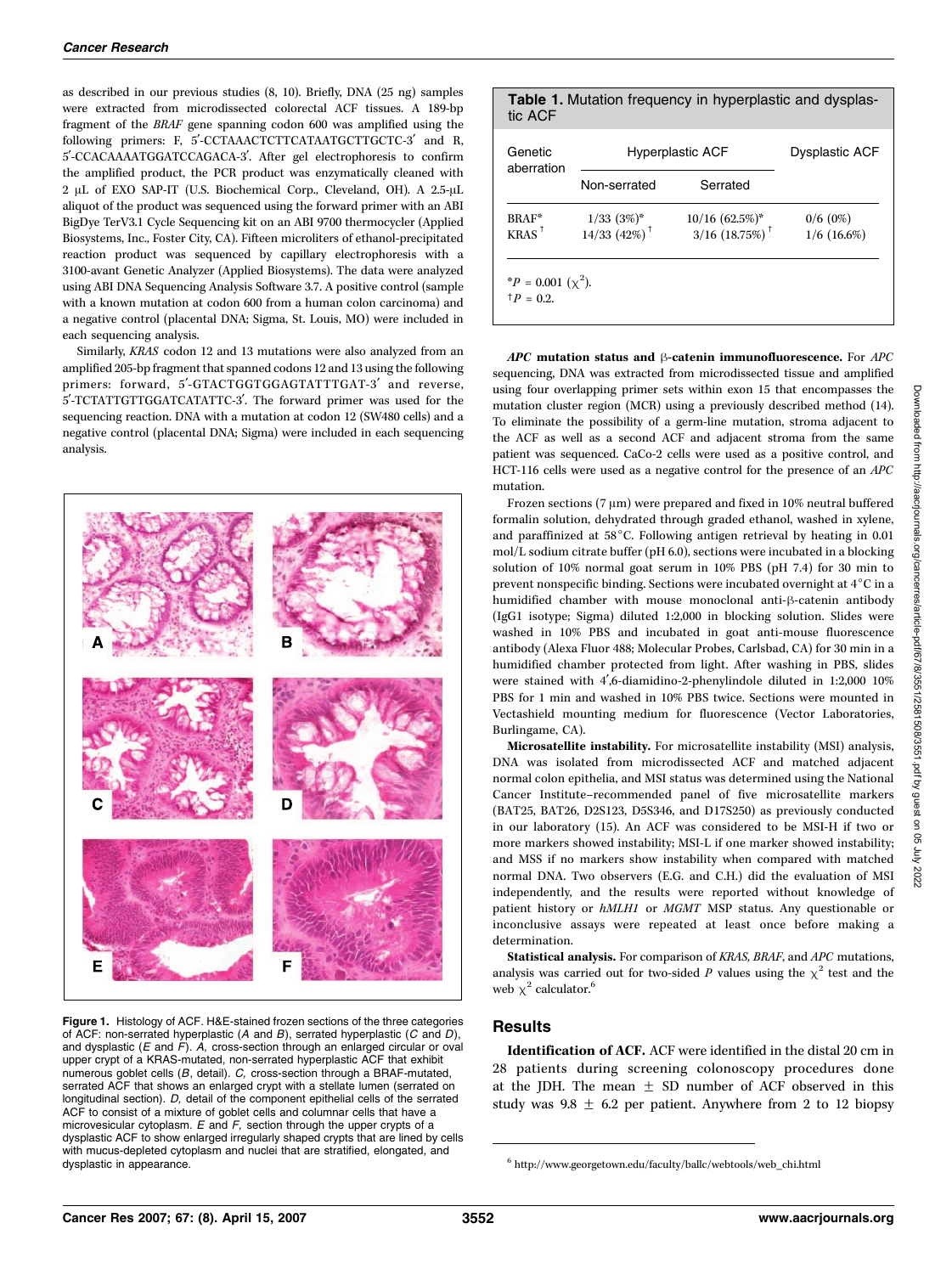

Figure 2. Representative examples of MSI in laser-captured hyperplastic ACF. A, example of MSI detected at the BAT25 marker. ACF S21-5 has a novel allele ( $\sim$  116 nucleotides). B, example of MSI detected at the D17S250 marker. ACF S22-3 has a novel allele ( $\sim$  139 nucleotides).

specimens were removed from each patient (mean = 5.12). A total of 55 ACF were randomly selected for inclusion in this study. The histology of the ACF biopsies was determined in H&E-stained sections. Figure 1 shows representative histology of a serrated

and non-serrated hyperplastic variants and dysplastic ACF on crosssections of the upper crypts. Of the 55 ACF that were included in the studygroup, 49 of 55 (89%) were classified as hyperplastic, whereas 6 of 55 (10.9%) were classified as dysplastic (microadenomas).



Figure 3. A, a, novel APC mutation. APC sequencing results from ACF with a mutation at codon 1303 (deletion of AA resulting in a Q1303H mutation.) b, APC sequencing results representing the wild-type sequence from adjacent stroma to the ACF with the mutation. Analysis of a second ACF (S6-2) and adjacent stroma from the same patient also displayed wild-type APC confirming the mutation is somatic. c. comparison of wild-type (WT) and mutant APC protein sequence from codon 1201 to 1320. The Q1303H mutation results in the truncation of the APC protein at codon 1313. B, immunofluorescence analysis of  $\beta$ -catenin in ACF. Merged immunofluorescence images using Alexa Fluor 488-labeled  $\beta$ -catenin (green) and 4¶,6-diaminido-2-phenylindole–stained nuclei (red) as described in Materials and Methods. a, a serrated microadenoma with a truncation mutation (AA deletion at codon 1303) in the  $APC$  gene.  $\beta$ -Catenin staining was readily apparent in the cell membranes, indicated by the merged image (yellow). Staining was also found within a subset of nuclei within the adenoma (indicated by the arrowheads).  $b$ , a dysplastic ACF with wild-type APC, showing only membrane expression of  $\beta$ -catenin. c, a representative hyperplastic ACF showing only membrane associated  $\beta$ -catenin staining.